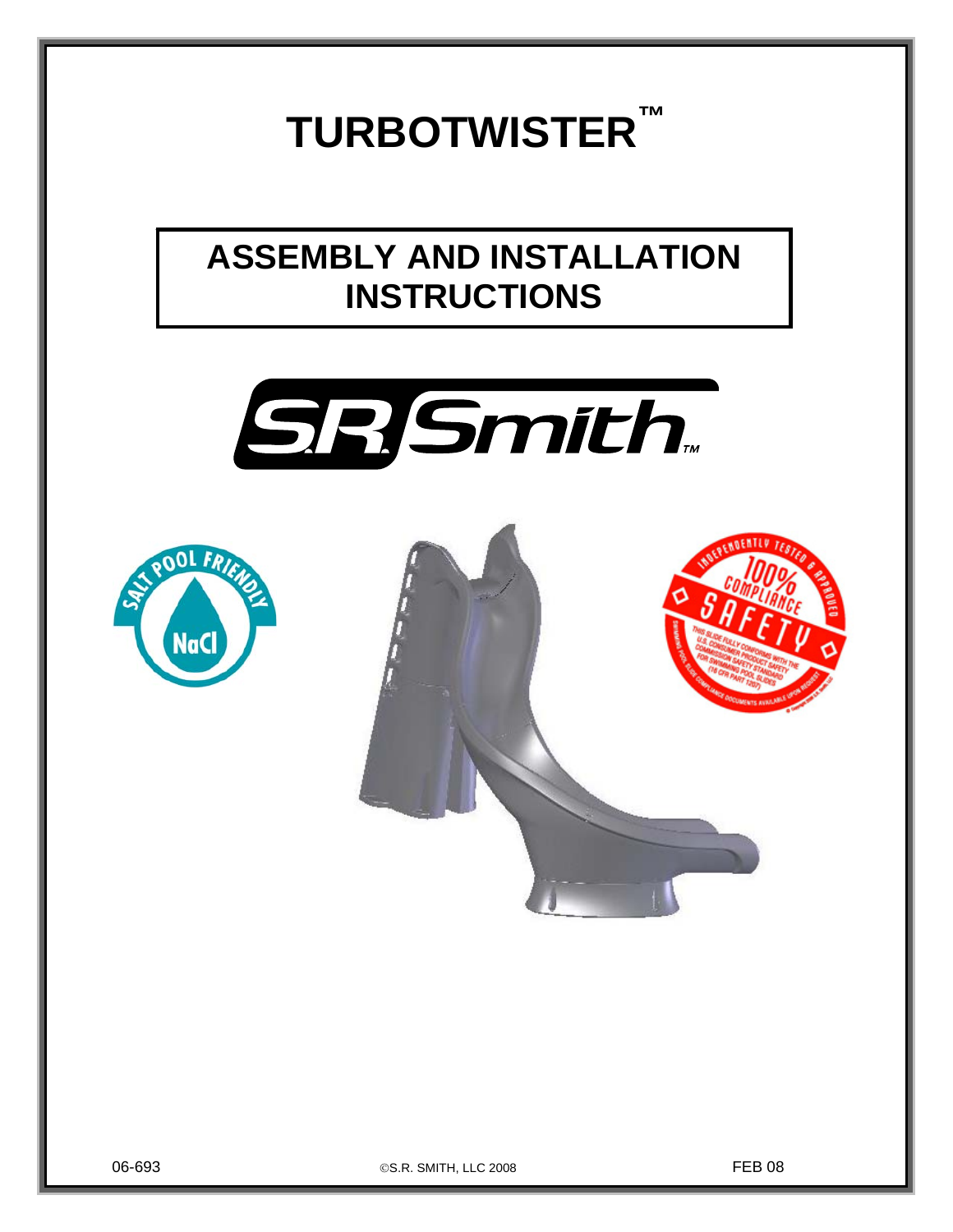#### **CORPORATE HEADQUARTERS WESTERN SALES AND MANUFACTURING PLANT P.O. Box 400** • **1017 SW Berg Parkway Canby, Oregon 97013 Phone: (503) 266-2231** • **Fax: (503) 266-4334 www.srsmith.com**

# Table of Contents

### **Topic Page #**

# **INTRODUCTION**

**THE TURBOTWISTERTM SLIDE IS DESIGNED AND MANUFACTURED FOR INSTALLATION AND USE ON INGROUND SWIMMING POOLS ONLY. TURBOTWISTERTM SLIDES ARE NEVER TO BE INSTALLED AND USED ON HOUSEBOATS, BOAT DOCKS, FLOATING DOCKS OR PLATFORMS, OR OTHER BODIES OF WATER SUCH AS LAKES, PONDS, RIVERS, ETC. PROPER AND COMPLETE ASSEMBLY, USE AND SUPERVISION IS ESSENTIAL FOR PROPER OPERATION AND TO REDUCE THE RISK OF ACCIDENT OR INJURY.** 

## \*\*IMPORTANT\*\*

Check entire boxes and inside all packing materials for parts. Before beginning assembly, read the instructions and identify parts using the figures and parts listed in this document. It is critical that all parts be carefully inspected by the installer prior to installation to ensure that no damage occurred in transit and that a damaged part is not used. Proper installation cannot be overstressed, as an improper installation voids S.R. Smith's warranty and may affect the safety of the user.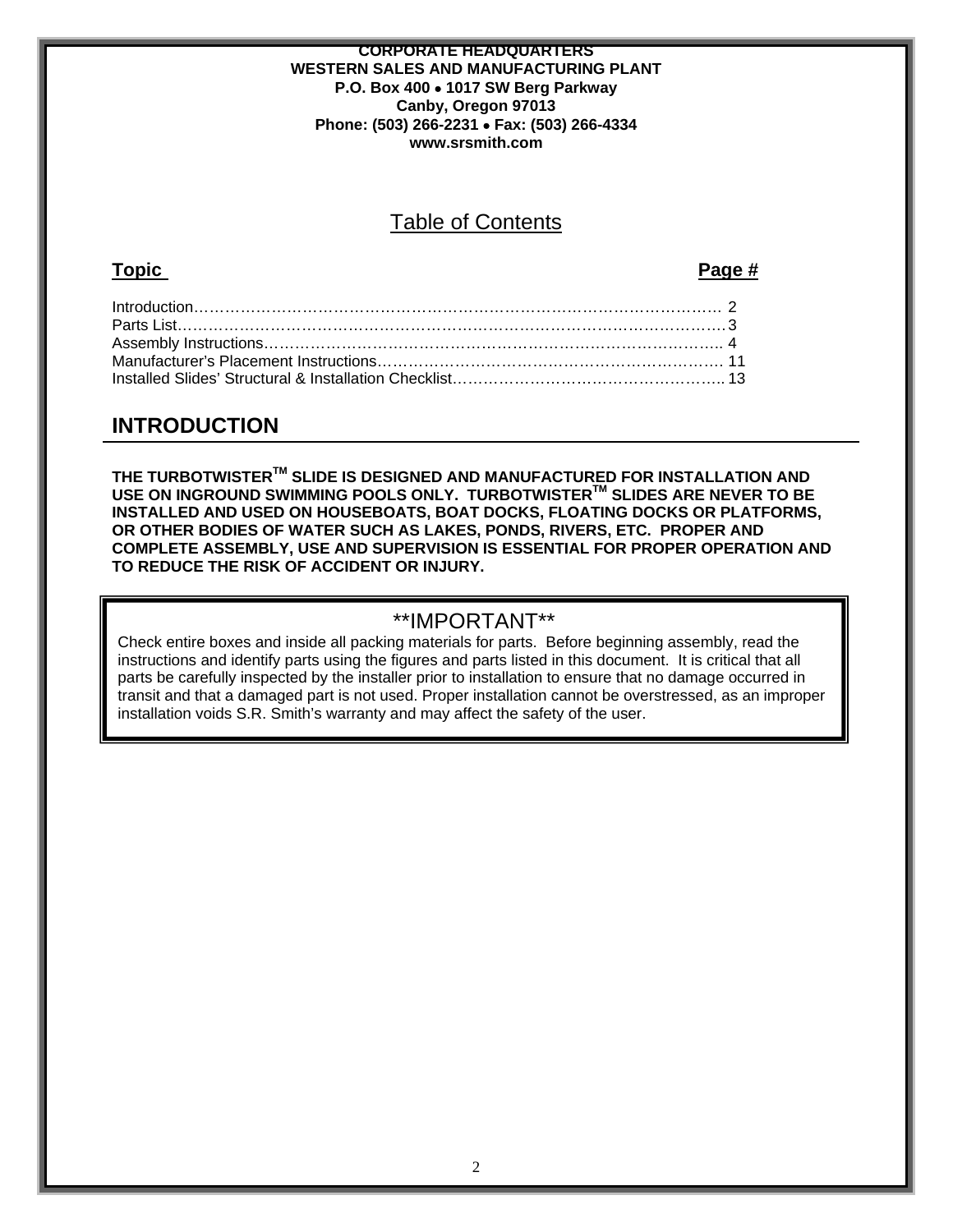| <b>ITEM#</b>   | PART#     | <b>DESCRIPTION</b>                              | QTY.    |
|----------------|-----------|-------------------------------------------------|---------|
|                | 5-139     | 3/8" Hex Nut                                    | 16 ea.  |
| $\overline{2}$ | $5 - 151$ | 3/8" Lock Washer                                | 16 ea.  |
| 3              | 05-14-115 | 1/2" Lock Washer                                | 8 ea.   |
| 4              | $5 - 145$ | 3/8" Flat Washer                                | 37 ea.  |
| $\overline{5}$ | 5-235     | 3/8" x 2-1/4" Carriage Bolt                     | 2 ea.   |
| 6              | 5-236     | 3/8" x 2-1/4" Button Head Cap Screw             | 2 ea.   |
| $\overline{7}$ | 5-249     | 3/8" x 3-1/4" Button Head Cap Screw             | 4 ea.   |
| 8              | 5-239     | 3/8" x 2-1/2" Stud                              | 4 ea.   |
| 9              | 5-240     | 3/8" x 3-1/2" Lag Screw                         | 9 ea.   |
| 10             | 5-237     | 3/8" x 5" Button Head Cap Screw                 | 4 ea.   |
| 11             | 5-238     | 3/8" x 6" Hex Head Cap Screw                    | 4 ea.   |
| 12             | $5 - 242$ | #14" x 1" Pan Head Tapping Screw                | 6 ea.   |
| 13             | $5 - 241$ | 1/2" x 5" Anchor Stud                           | 8 ea.   |
| 14             | 05-787    | 2" PVC Pipe Strap                               | 2 ea.   |
| 15             | 05-788    | 1-1/2" Pipe Clamp                               | 2 ea.   |
| 16             | 05-789-1  | 1.5" PVC Flex Hose, 6' Length                   | 1 ea.   |
| 17             | 05-789-2  | 1.5" PVC Flex Hose, 15" Length                  | $1$ ea. |
| 18             | 05-777    | 1.5" Ball Valve                                 | $1$ ea. |
| 19             | 05-781    | 1-1/2" Coupling                                 | 1 ea.   |
| 20             | 05-780    | $1-1/2$ " x 3/4" Reducer                        | $1$ ea. |
| 21             | 05-779    | Garden Hose Adapter                             | 1 ea.   |
| 22             | 8-532     | .5" High X .5" Wide X 32" Long Rubber Gasket    | $1$ ea. |
| 23             | 8-531     | .25" High X .375" Wide X 33" Long Rubber Gasket | 1 ea.   |



**(1)**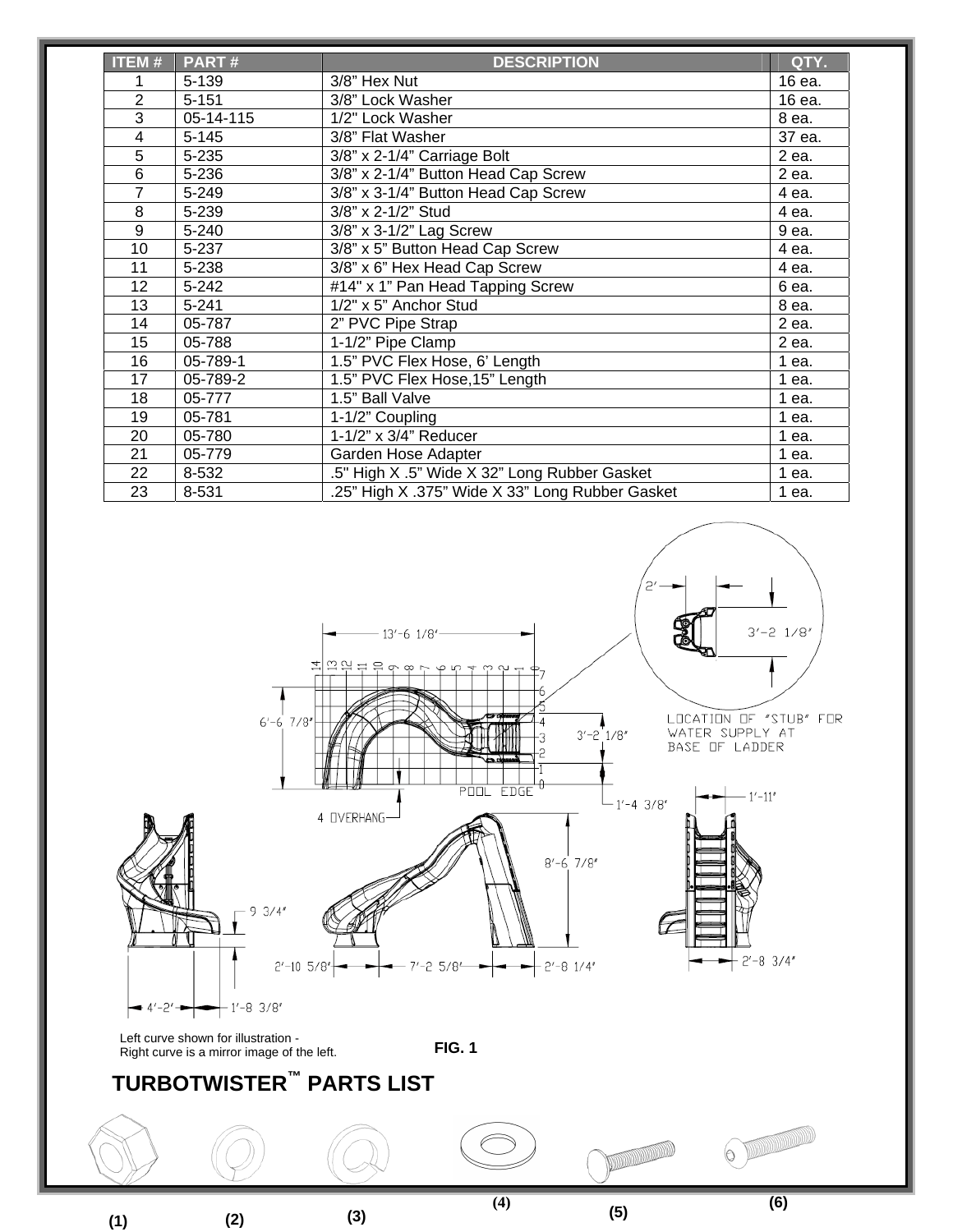

- 
- 6. Phillips head screwdriver
- 7. 1/2" concrete drill bit
- 12. Saw to cut PVC pipe
- 13. Knife
- 14. Level

#### **Gasket Installation:**

- The gasket material has been installed at the factory, however additional gasket has been provided in case any gasket has fallen off during shipping. If gasket installation is required, follow the instructions below.
- Apply gasket in the required locations as shown in the figures below.
- Place gasket along the section to determine the length needed.
- Cut gasket to appropriate length.
- Remove backing and adhere gasket to slide.
- Gasket is applied to the ladder part face as shown below. All other gaskets are applied as shown in the gasket section detail.

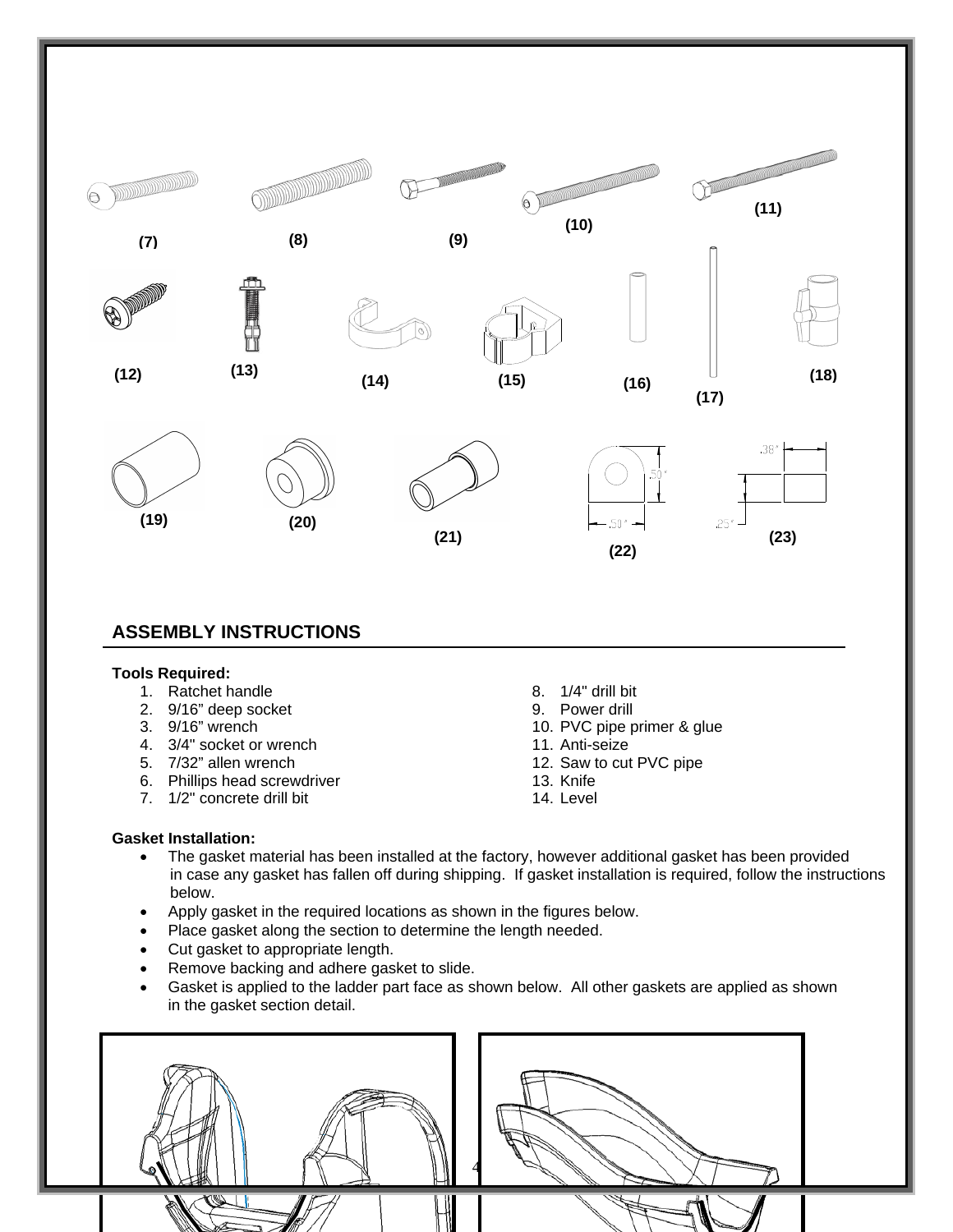

1. Place the pedestal on the ground and set the exit slide section on top.

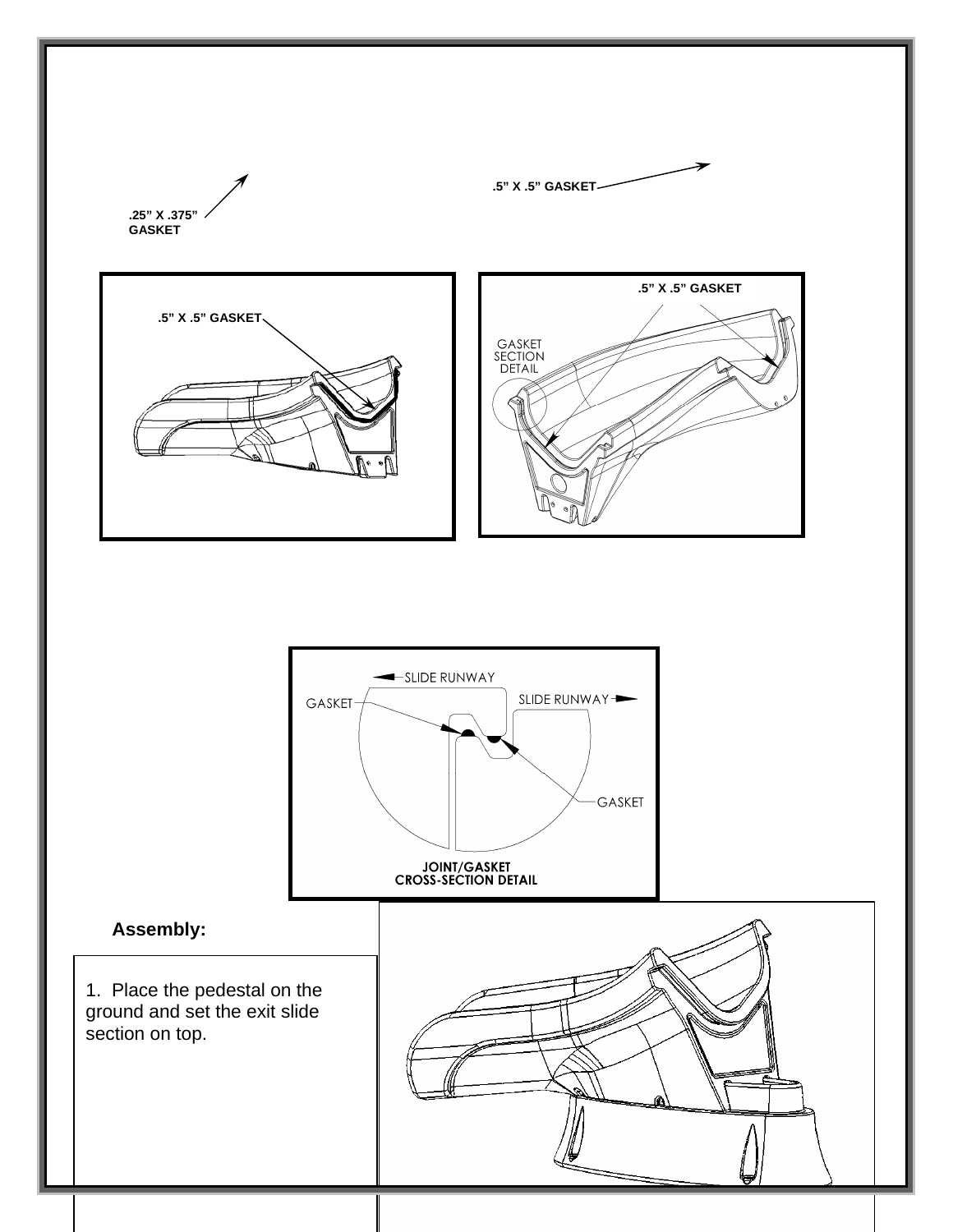2. Attach the exit slide section to the middle slide section using the hardware shown. If necessary lift up on the exit end to keep the joint tight while fastening.

#### *Note: Ensure gasket material at the joint is intact before assembling.*

**NOTE: When assembling the slide, apply a thin even coating of anti-seize to all stainless steel fasteners. Anti-Seize helps aid in assembly, prevents galling, and improves corrosion resistance. Anti-Seize can be purchased at most auto parts stores.**



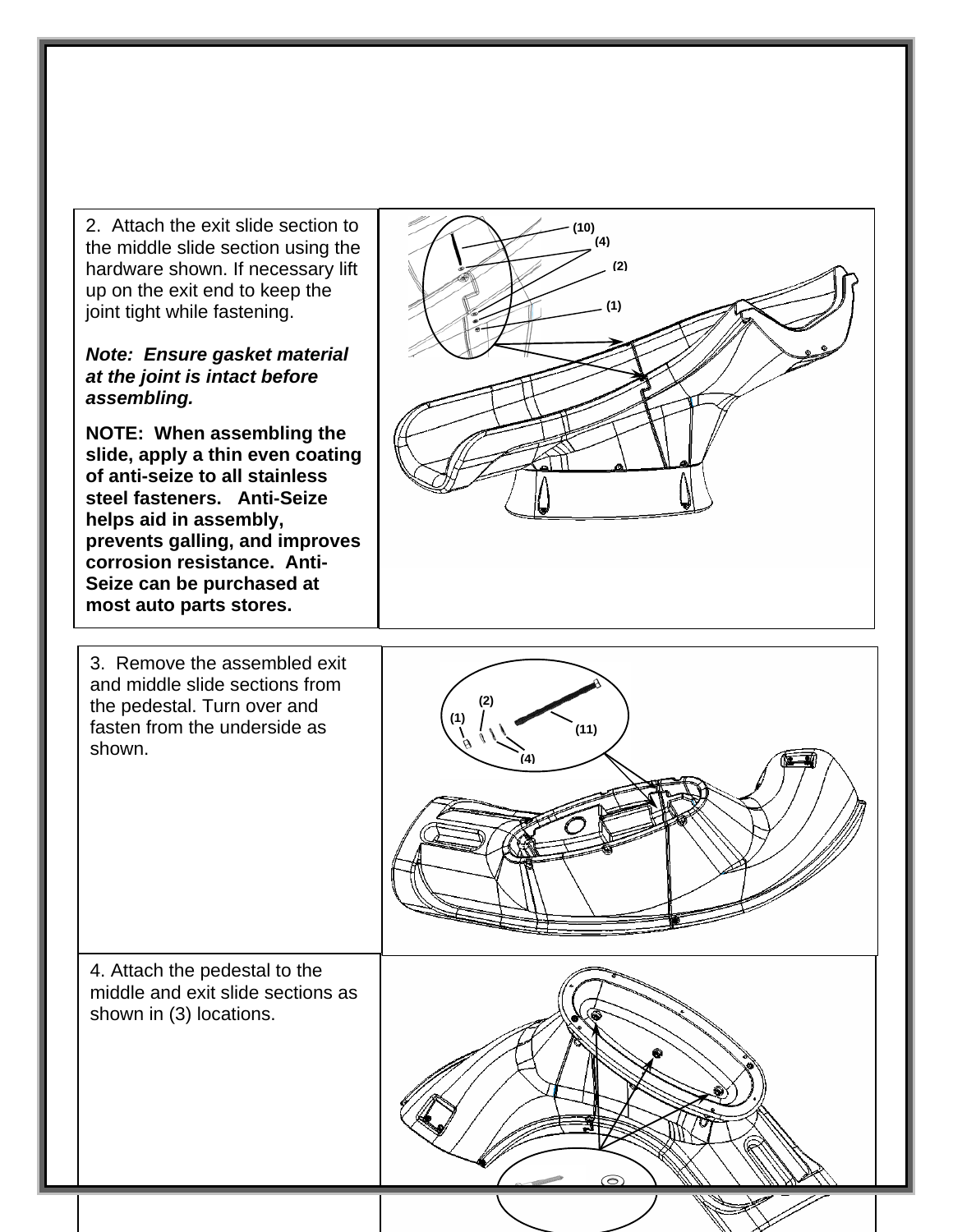5. Install the 3/8" studs into the threaded inserts in the top of the ladder as shown in (4) locations.



6. Assemble the top and bottom ladder sections  $(5)$   $\sim$ as shown. Install **(4)**  hardware in the **(2)** appropriate locations but  $\overline{\phantom{a}}$ **(1)** do not fully tighten. This  $(7)$ will help aid in **(4) (6) (4)**  alignment. Once all 0 hardware is in place, **(2)** fully tighten. **(1) (4) (7)**  7. Lay the ladder flat and attach the top slide section as shown. Use the appropriate  $(1)$ hardware in 4 places. *Note: Use caution not to scratch the ladder during this*   $(2) =$ *step!*  7

**(9) (4)**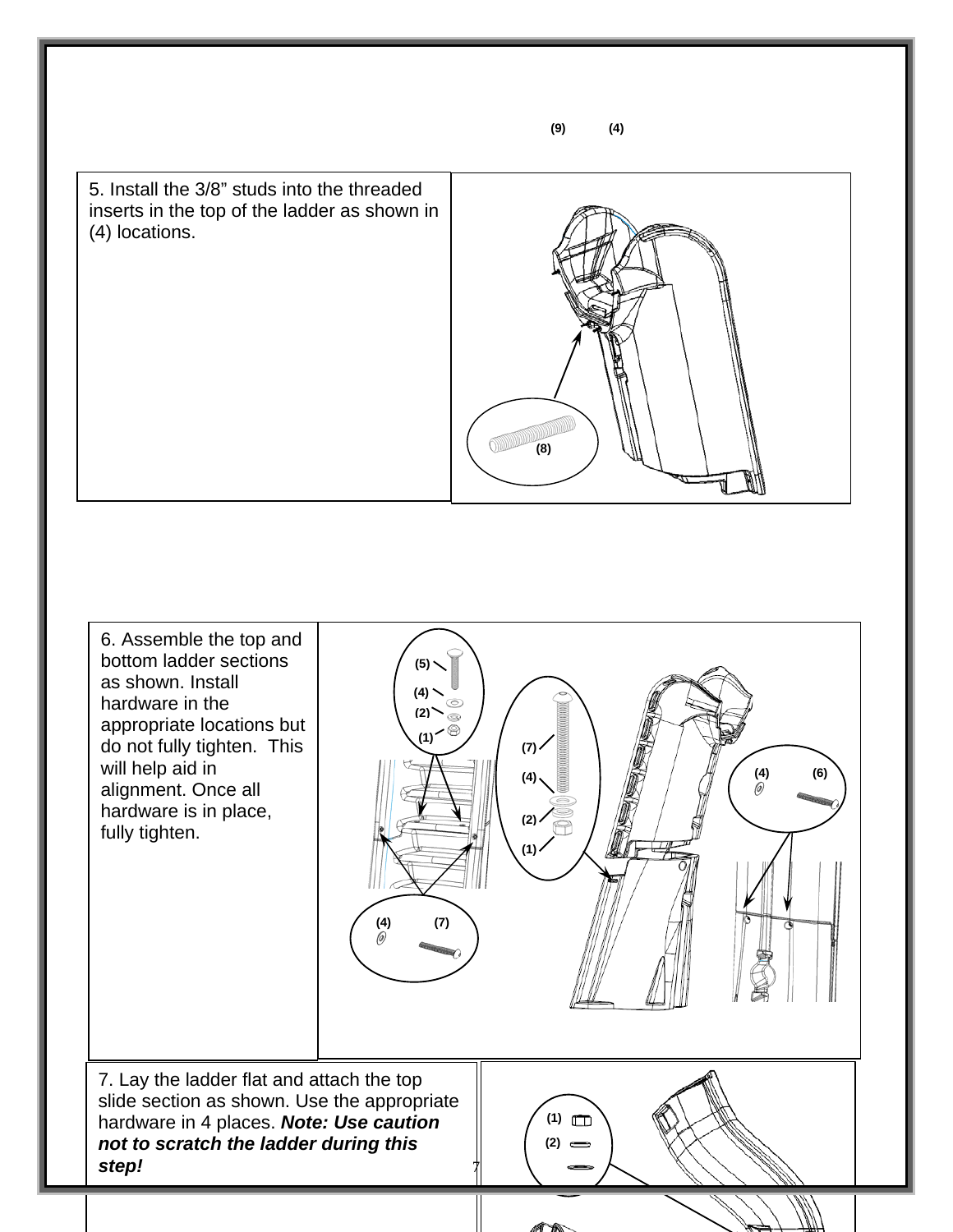



**(4)**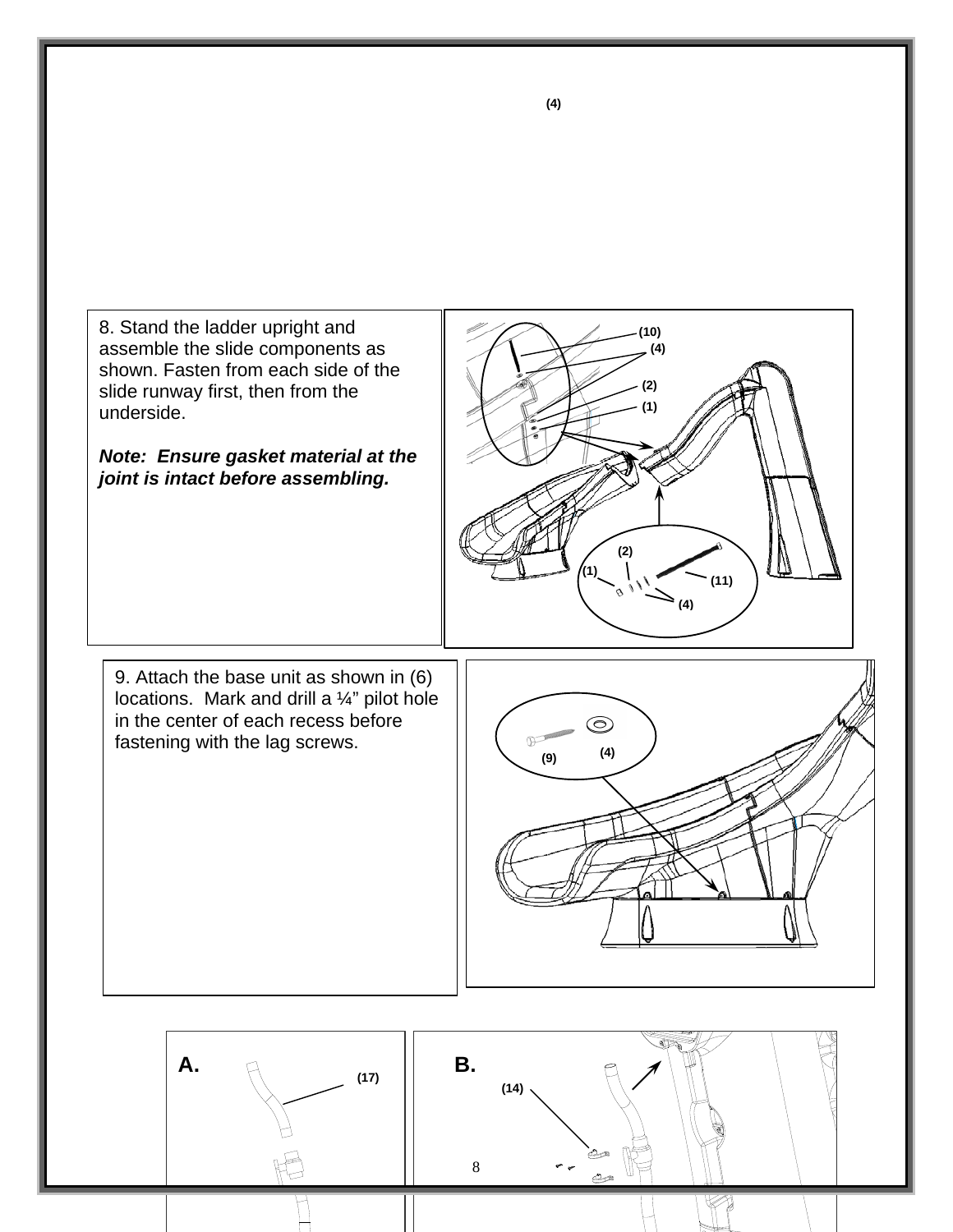

#### **PLUMBING INSTRUCTIONS**

- 1. The TurboTwister is designed for a water supply line of 1-1/2" pipe. Plumb from pool return line with a 1-1/2" PVC pipe "stubbed up" at the deck positioned at the base of the ladder. Refer to **FIG. 1** on page 2. **FIG. 1** is for reference only. Assembled slide should be placed in its correct location and the "stub up" location marked and installed before mounting the slide to the deck. "Stub up" should be dark grey PVC to match the plumbing assembly of the slide. **Note**: "**Stub up" should extend above the deck 18" in height. It can be cut to proper length further in the installation process.**
- 2. If a garden hose is to be used, a garden hose adapter fitting is included with the slide. Assemble the pieces as shown and attach to the end of the PVC plumbing assembly at the base of the ladder.



3. Proceed to the following section for **ON-DECK MOUNTING**. After the slide has been mounted to the deck, attach the "stub up" as necessary to the plumbing assembly installed in the ladder.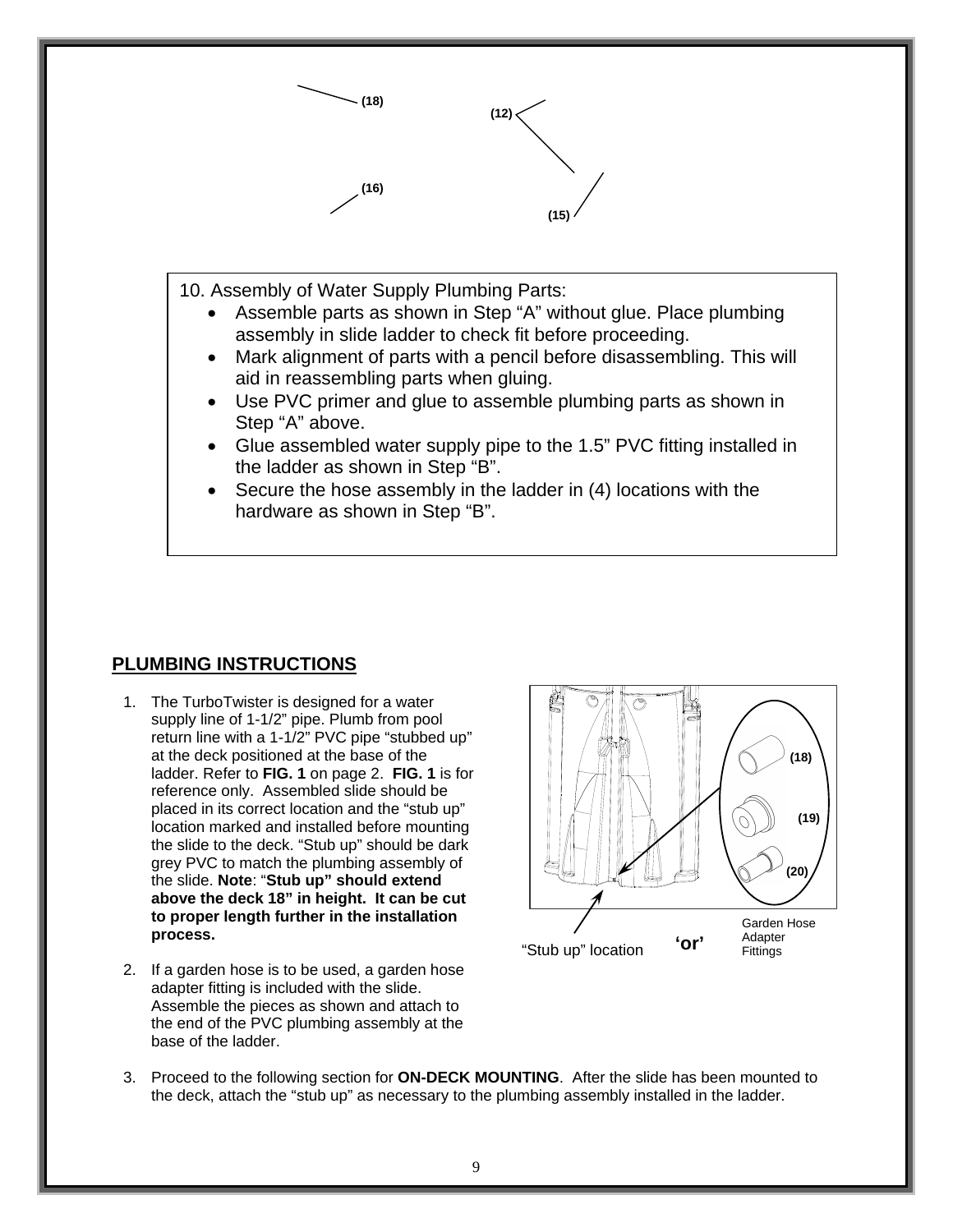4. The TurboTwister can handle up to 35 gallons per minute. Water flow is to be regulated using the ball valve near the base of the ladder.



### **ON-DECK MOUNTING INSTRUCTIONS**

- 1. Place the assembled slide on the deck relative to the pool wall. Ensure that the exit flume clears any coping. Slide may be angled slightly providing all dimensions are maintained as noted in the **Manufacturer's Placement Instructions** noted in the following section.
- 2. With the slide in its proper location, center punch or otherwise mark through the (8) mounting holes at the bottom of the ladder and pedestal so that a visible mark is apparent on the concrete.
- 3. Move the assembled slide aside to facilitate drilling of the anchoring holes.
- 4. Using a power drill and a 1/2" concrete drill bit, drill the holes to a depth of 4". Use tape or a marking on the drill bit to ensure that the hole for the anchor is drilled to the required depth. Maintain drill hole straight and perpendicular for proper holding strength of anchor stud.

5. Clear the holes of all debris. Assemble anchor with nut and washer so that the top of the nut is flush with the top of the anchor. Move the slide over the holes and insert the

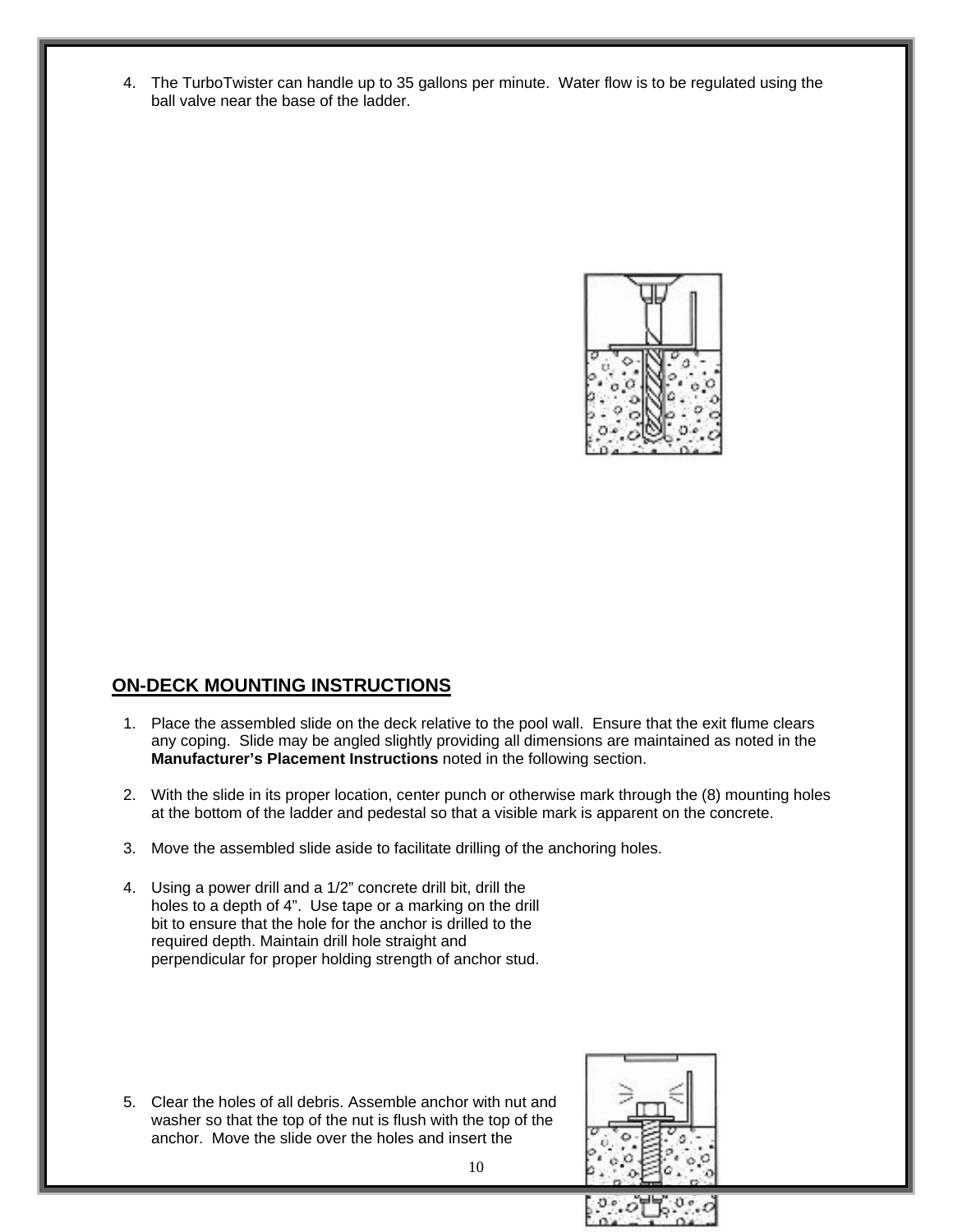anchors. Drive anchor through the slide mounting holes so that nut and washer are flush with the surface material.

- 6. Ensure the slide ladder is plumb by placing a level on a ladder tread. If necessary, shims can be provided by S.R. Smith to place beneath the base of the ladder to ensure it is plumb due to varying deck slopes. Please call 1. 800.824.4387 if shims are needed.
- 7. Expand anchor by tightening nut 3 to 5 turns. Once anchor is set remove nut and install a lock washer, item # **(3)**, and retighten nut to a torque of 25 ft.-lbs.



# **MANUFACTURER'S PLACEMENT INSTRUCTIONS**

- 1. The critical dimensions for placement of the TURBOTWISTERTM are as shown in **FIG.'S 8** and **9**.
	- A. The slide exit runway surface shall not exceed twenty inches (20") above the water surface as shown in **FIG. 8**.
	- B. The slide shall be positioned so that all water flowing off the runway exit drops into the pool. The recommended overhang is 4 inches.
	- C. The minimum depth of water below the exit lip of the slide shall be three feet (3') and increase to four feet six inches (4'-6") at Pt. A, which is a distance of four feet six inches (4'-6") from the exit lip of the slide as shown in **FIG. 8**.

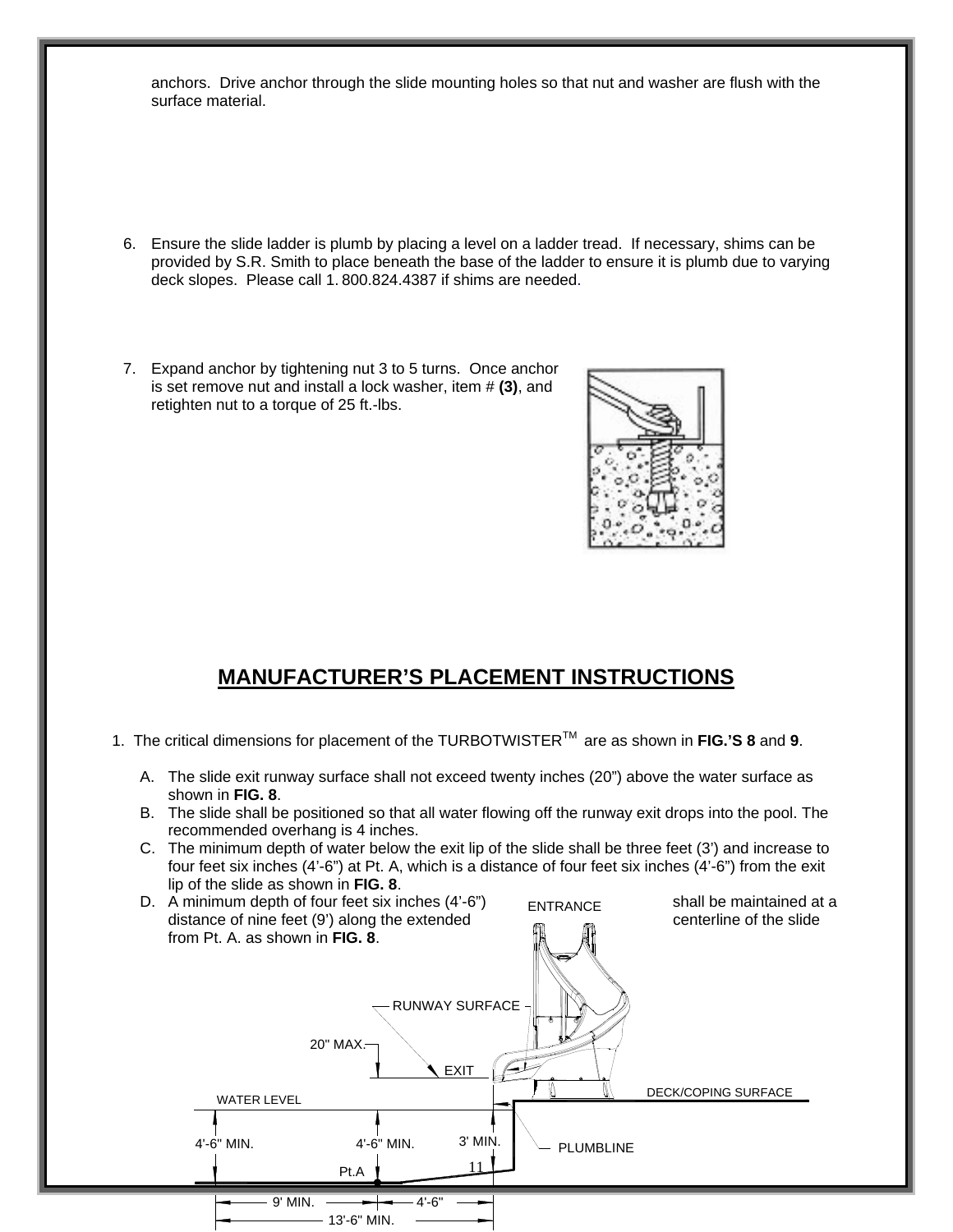

- A. The minimum clearance distance on either side of the extended centerline of the slide runway shall not be less than three feet six inches (3'-6") at a point no less than two feet six inches (2'-6") from the exit lip of the slide and extending a distance of thirteen feet six inches (13'-6") in front of the slide as shown in **FIG. 9**.
- B. The minimum clearance area in front of a properly installed diving board on an inground swimming pool is a minimum distance of three feet six inches (3'-6") on either side of the board's centerline as shown in **FIG. 10**. Pt. C extends a minimum distance of "C" from the tip end of the board as shown in **FIG. 10**. The width distance "W" on either side of Pt. C is given in CHART 1 and shown in **FIG. 10.**



SLIDE<br>MINIMUM CLEARANCE AREA



| <b>CHART 1</b>                      |                                  |               |  |  |  |
|-------------------------------------|----------------------------------|---------------|--|--|--|
| <b>BOARD MINIMUM CLEARANCE AREA</b> |                                  |               |  |  |  |
|                                     | <b>POOL TYPE   "C" DIMENSION</b> | "W" DIMENSION |  |  |  |
|                                     | $14' - 6"$                       | $5' - 0''$    |  |  |  |
|                                     | $14' - 6"$                       | $6' - 0''$    |  |  |  |
|                                     | $16' - 6"$                       | $6' - 0''$    |  |  |  |
| IV.                                 | $18' - 6"$                       | $7' - 6''$    |  |  |  |
|                                     | $21'-0$ "                        | $7'$ -6"      |  |  |  |

See Article 5 contained in ANSI/NSPI-5 2003 STANDARD FOR RESIDENTIAL INGROUND SWIMMING POOLS and refer to FIGURE 3 and Table 1 for Minimum Water Envelope Dimensions AB, BC and Width at Point C.

" $C$ " DIMENSION FOR BOARD =  $AB + BC$ "W" DIMENSION FOR BOARD = WIDTH AT PT.C



BOARD<br>MINIMUM CLEARANCE AREA

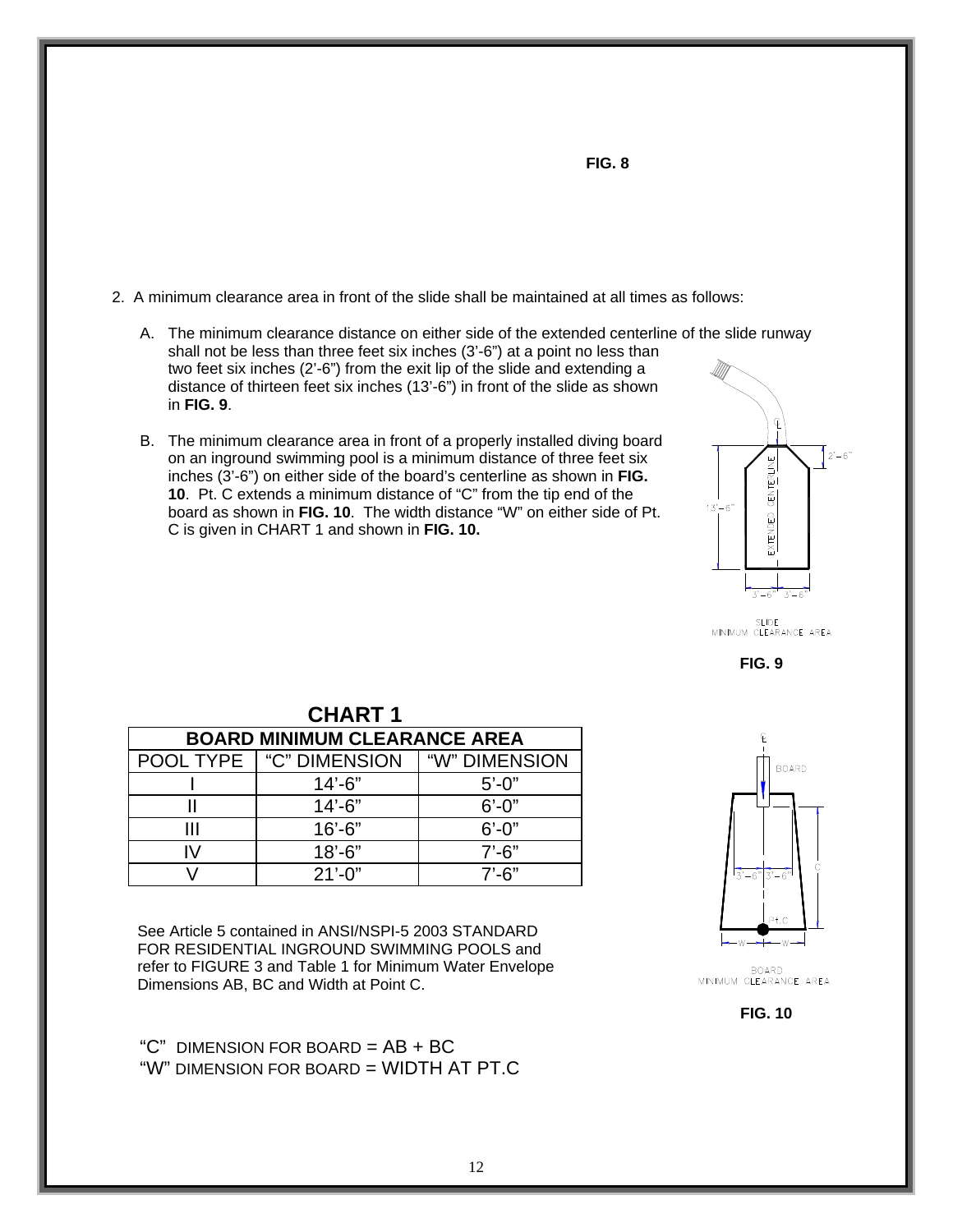C. The minimum clearance area of a slide or diving board shall not intersect any coping or rope and float line as shown in **FIG. 11.** The minimum clearance area of a slide or diving board may intersect each other provided that they are not used simultaneously.



# **INSTALLED TURBOTWISTER™ STRUCTURAL & INSTALLATION CHECKLIST**

- 1. Inspect the runway for visible cracks or tears.
- 2. Inspect the slide for sharp edges, protrusions, cracks or tears.
- 3. Inspect all fasteners to make sure they are fully tightened.
- 4. Inspect the ladder for rigidity and attachment.
- 5. Measure the following dimensions and compare with the Manufacturer's Placement Instructions on pages 6 and 7.
	- Measure the depth of water in front of the slide exit. (4'-6" min. depth at a distance of 4'- 6" from exit end of slide.)
	- Measure the height of the slide runway exit above the water. (20" max.)
	- Measure the distance between the slide centerline and the edge of other pool equipment.
- 6. Observe the position of the exit of the slide as shown in **FIG.'S 8, 9** and **11** on pages 10 and 11.

### **IMPORTANT**